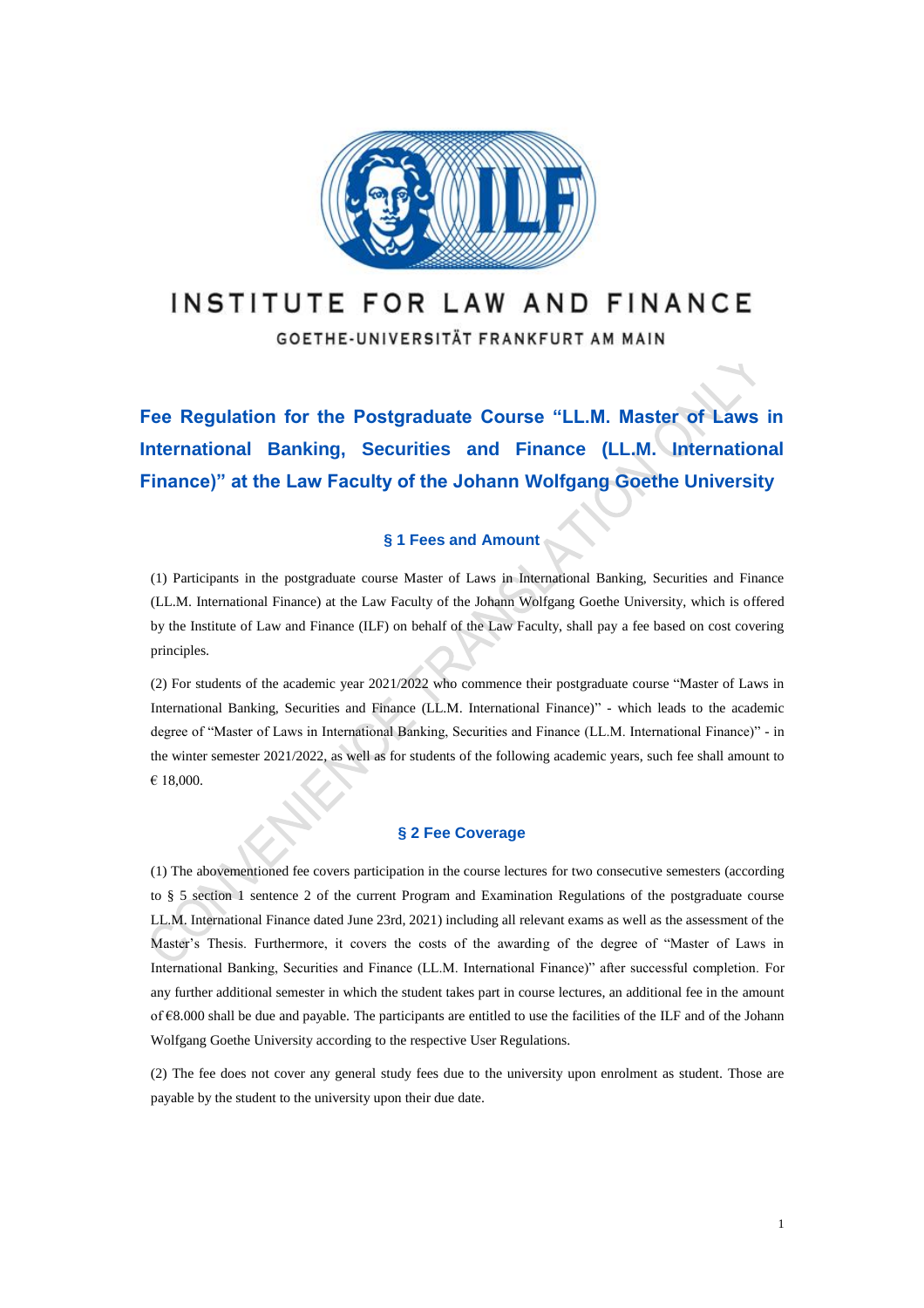#### **§ 3 Debtor, Creditor, Due Date**

(1) A student who is admitted to the studies and who accepts the place offered by the ILF shall be liable for payment of the aforementioned fee (debtor).

(2) Payment shall be due to the Johann Wolfgang Goethe University (creditor). The Dean's Office of the Law Faculty shall issue a Fee Notice pursuant to § 4 of this Fee Regulation to the participants. The ILF shall collect any monies due on behalf of the faculty.

(3) The claim arises upon receipt by the ILF of the participant's acceptance in writing of the offer of a place.

(4) The fee is payable in three installments. A down payment of 20% of the fee as determined in the Fee Notice must be paid within three weeks after mailing such Fee Notice pursuant to § 4 of this Fee Regulation. A further 40% must be paid at the latest by October 1st of the study year in which the participant has been admitted. The remaining amount must be paid by April 1st of the following year.

The additional fee according to § 2 section 1 sentence 3 of this Fee Regulation must be paid at the latest by October 1st of the Winter Semester of the applicable study year for course lectures in that Winter Semester, for course lectures in a Summer Semester the additional fee must be paid at the latest by April 1st of the applicable study year.

(5) Enrollment in the course is contingent upon receipt of the down payment pursuant to § 3 section 4 of the Fee Regulation. The right to participate in the lectures offered by the ILF is contingent upon timely payment of the installments due pursuant to § 3 section 4. The certificate shall only by awarded if all fees have been paid in full.

## **§ 4 Fee Notice**

(1) In the Fee Notice, the Dean's Office of the Law Faculty shall determine, in particular:

- the fee payable,
- the due date for payment of the fee, and
- the account to which the fee is payable.

#### **§ 5 Lapse of Fee Claim**

(1) The claim for payment of the fee lapses if a participant who has already been admitted is prevented, for reasons beyond her/his control and before the start of the lectures, from participating in the course; however, this does not apply to the down payment pursuant to § 3 section 4 of this Fee Regulation. In such case, s/he must notify the ILF immediately upon occurrence of the event that prevents her or him from participating, at the latest 14 days prior to the commencement of the first semester's lectures. Upon request by the Dean's Office, s/he must offer evidence for the reasons for her/his inability to participate. In the aforementioned event, the participant can apply for refunding of payments made, with the exception of the down payment pursuant to § 3 section 4 of this Fee Regulation. Alternatively, upon the participant's application and provided s/he is admitted to take up studying in the following year, payments already made can be credited against fees due then. The Dean's Office shall decide on such application.

(2) In the event that a participant who has already commenced her/his studies finds herself/himself unable to continue studying, such cessation of studies does not in principle affect the obligation to pay the fees. If the cessation of studies is due to reasons beyond the participant's control, the Dean may decide to exempt the